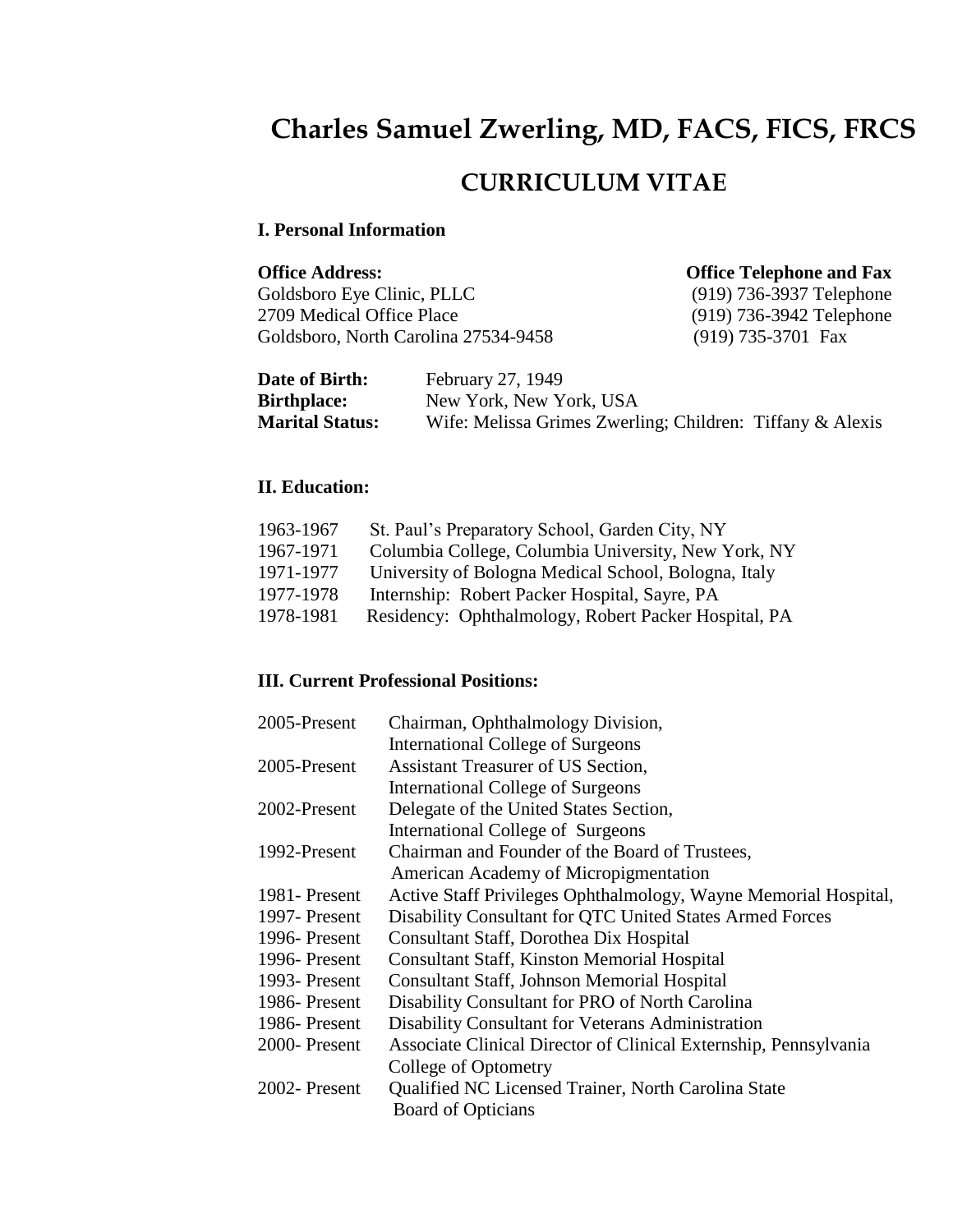## **IV. Past Professional Positions:**

| 1994-2000 | Associate Clinical Professor of Ophthalmology, University of North |
|-----------|--------------------------------------------------------------------|
|           | Carolina School of Medicine, Chapel Hill, North Carolina           |
| 1999-2000 | Elected First President of National Coalition of Estheticians,     |
|           | Manufacturers / Distributors and Associations                      |
| 1991-1992 | Chief, Department of Ophthalmology, Wayne Memorial Hospital,       |
| 1989-1990 | Chairman, Department of Surgery, Wayne Memorial Hospital, Inc.     |
| 1988      | Board of Directors, American Cancer Society, Wayne County Unit     |
| 1988      | Chairman, Council on Aging, Wayne County Medical Society           |
| 1987-1989 | Chairman, Credentials Committee, Wayne Memorial Hospital, Inc.     |
| 1986-1994 | Assistant Clinical Professor of Ophthalmology, University of North |
|           | Carolina School of Medicine, Chapel Hill, NC                       |
| 1986      | Chief, Department of Ophthalmology, Wayne Memorial Hospital,       |
| 1984      | Elected President, Wayne County Chapter American Diabetes          |
|           | Association                                                        |
| 1981-1982 | Chief, Department of Ophthalmology, Wayne County Memorial          |
|           | Hospital                                                           |
| 1980-1981 | Chief Resident, Department Ophthalmology, Robert Packer Hospital,  |
|           | Sayre, PA                                                          |
|           |                                                                    |

## **V. Board Certification**

| Diplomat, American Board of Disability Analysts | Issued 2004 |
|-------------------------------------------------|-------------|
| Diplomat, American Board Forensic Medicine      | Issued 1996 |
| Diplomat, American Board of Ophthalmology       | Issued 1982 |
| Diplomat of Federal Licensing Exam              | Issued 1978 |
| <b>ECFMG Exam Passed</b>                        | Issued 1978 |
| <b>Italian National Licensing Exam Passed</b>   | Issued 1977 |

## **VI. Medical Licenses:**

| North Carolina State License No. 24960    | Issued 1981 |  |
|-------------------------------------------|-------------|--|
| South Carolina State License No. 9150     | Issued 1978 |  |
| Pennsylvania State License No. MD 022436E | Issued 1979 |  |

## **VI. Hospital Privileges:**

| 1981-Present Active Staff Privileges Ophthalmology, Wayne Memorial Hospital, |
|------------------------------------------------------------------------------|
| 1996-Present Consultant Staff, Dorothea Dix Hospital                         |
| 1993-Present Consultant Staff, Johnson Memorial Hospital                     |
| 1996-Present Consultant Staff, Cherry Hospital                               |
|                                                                              |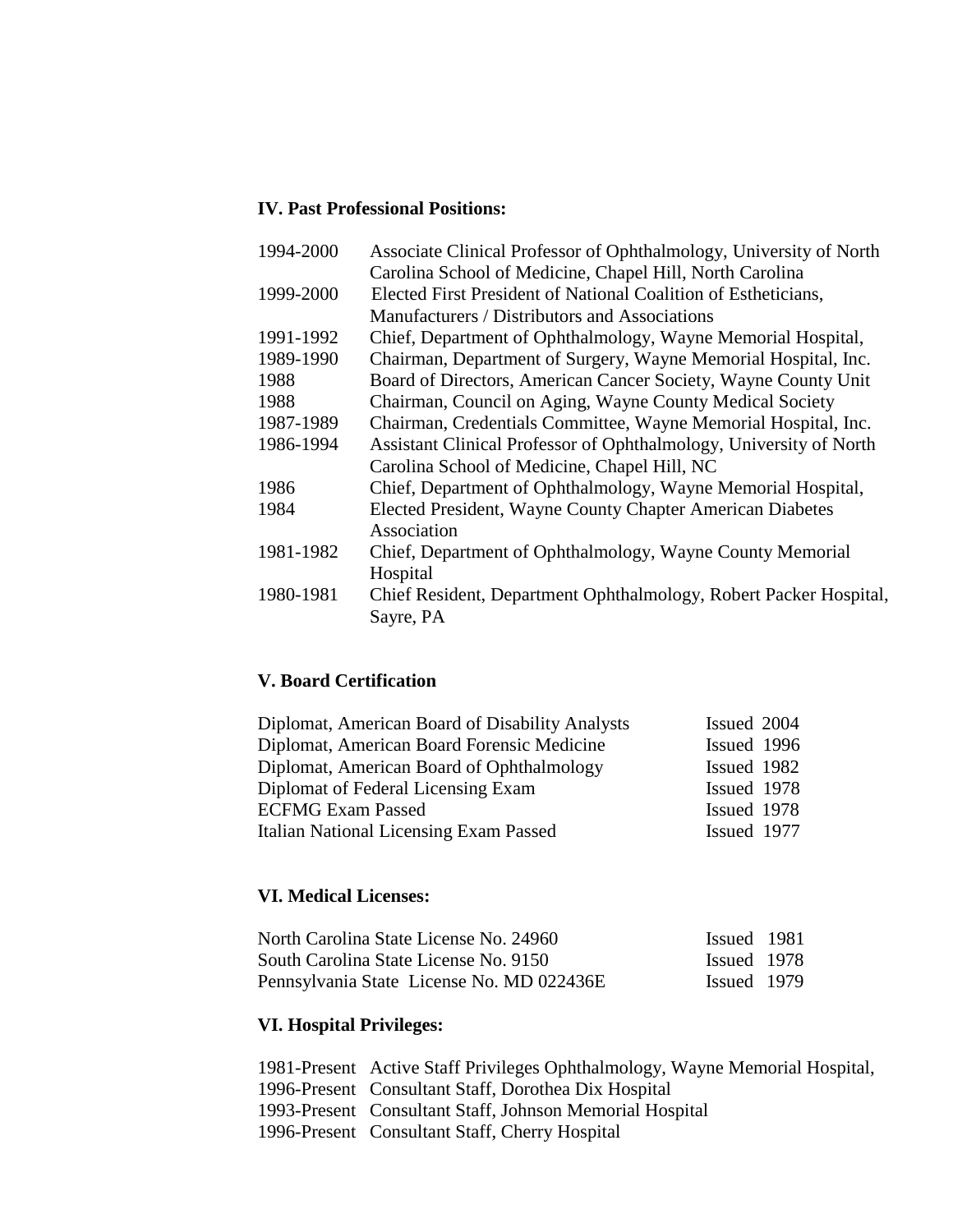## **VII. Publications:**

- 1. "The Rehabilitation of Skeletal Deformities: A Doctor Dissertation", Bologna, Italy, 1977
- 2. "Habitual Use of Socially Acceptable drugs as a Predisposing Factor in the Abuses of Narcotics", a research paper of the Rockefeller University Program in the Therapeutic uses of methadone, 1972
- 3. "Cataract Extraction in a patient with congenital syphilis", Guthrie Bulletin, Sayre, PA, 1978
- 4. "Peter's Hernia", Guthrie Bulletin, Sayre, PA 1978, case report of unusual presentation of abdominal hernia
- 5. Instructor for the Course in General Ophthalmology, Allied Health Field, Robert Packer Hospital, Sayre, PA 1979-1981
- 6. Author of Clinical Textbook, **Micropigmentation**, Published by Slack Inc., 1985
- 7. "Blepharopigmentation", Ocular Surgery and News, Slack, Inc., 1985 author on article concerning the emerging field of skin medical pigmentation therapy
- 8. "AC21B Implant After Extracapsular Cataract Extraction", Ocular Surgery and News, Slack, Inc., February, 1986
- 9. "Yag Laser, Godsend of Ophthalmology", a three-part series on the use, indications, and complications of YAG ophthalmic lasers, ocular surgery and news, Slack, inc., June, 1986
- 10. "Medical Alert, Micropigmentation", National Mailing, 1986
- 11. "**Micropigmentation**", Chapter in "Surgery of the Eye", Churchill and Livingstone, 1987
- 12. Author, Medical Text, "**Handbook of Emergency Life-Threatening Problems**", Slack Inc., 1988
- 13. Senior Author of Clinical Textbook, **Micropigmentation-State of the Art**, Published and Copyrighted 1993,
- 14. Senior Author of American Academy of Micropigmentation Resource Manual Guide, Published and Copyrighted 1994.
- 15. AAM Petitions FDA to Investigate Injectible Inorganic Iron Oxide Pigments, Charles S. Zwerling, petitioner
- 16. Author of American Academy of Micropigmentation Quality Assurance Manual, Published and Copyrighted 1995.
- 17. Author of American Academy of Micropigmentation Utilization Review Manual, Published and Copyrighted 1996.
- 18. Author on article, "Corneal Tattooing", published Micro News 2004
- 19. Editor-in-Chief of Micropigmentation Journal 1997 & 1999 & 2006
- 20. Editor-in-Chief of the International Permanent Makeup Directory 1999 & 2002.
- 21. Editor-in-Chief of MicroNews, International Monthly Newsletter 1999- present
- 22. "How Safe Is Permanent Makeup?" interviewed & served as authority for featured article on WEBMD.com By Leanna Skarnulis WebMD Feature
- 23. Glamour Magazine April 2005 Edition, served as authority for featured article by Christine Lennon
- 24. Pain Magazine, April 2005, referenced as an authority on permanent make up, served as authority for the article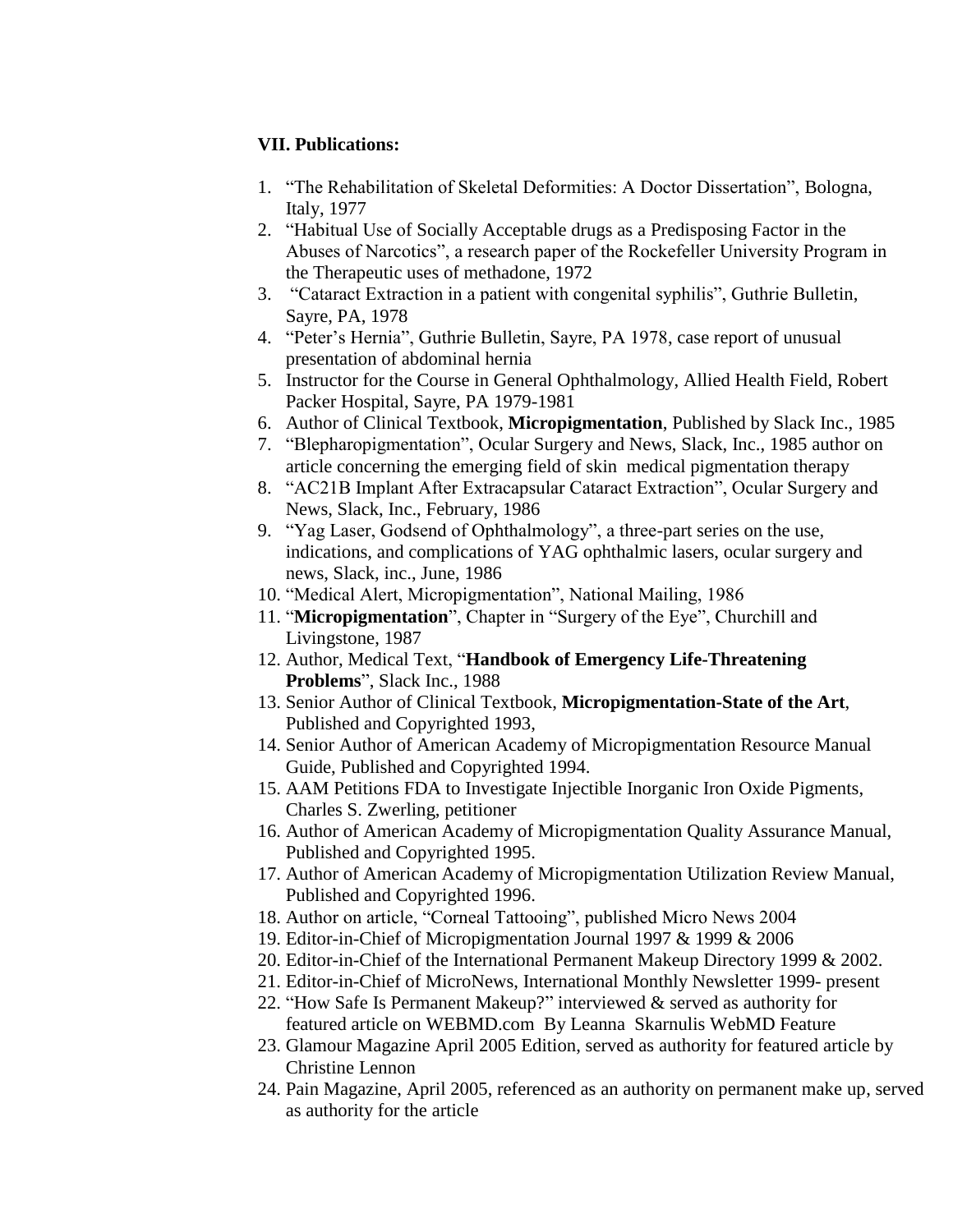- 25. Shape Magazine article, Thinking of Brow Makeup?", published May 2003,
- 26. ACADEMY REACTS TO FDA ALERT ON ALLERGIC REACTIONS TO PIGMENT IN PERMANENT MAKEUP, article 2004 published in Russia on elibrary.ru, interview Charles Zwerling, MD
- 27. Publisher of More From the Heart, written by Bob Lord 2005
- 28. Publisher of "Straight from the Heart" written by Bob Lord 2003
- 29. Editor of "Danceweek" weekly International Dance Newsletter since 1997 present (This Newsletter has been published continuously for the past 33 years)
- 30. Editor and publisher of Ability the Ballroom Dance Journal 2000-2003, official journal of the World Dancesport Council
- 31. Head writer for the theatrical productions of "Remember the Paramount" 2007, " Broadway at Paramount" 2008; "A Time to Dance", 2009 as well as editor of all the related playbills.
- 32. Head writer for the television show, " A Time to Dance" broadcast over regional television on WRDC-TV 2010
- 33. Tattoos and Makeups, by Armen Hareyan on 2007-06-29, EMAX Health, served as an expert for the article
- 34. Five Painful Places to Get a Tattoo by Temma Ehrenfeld | Newsweek Web Exclusive; Expert Interview with Dr. Zwerling, Feb 7, 2008 | Updated: 8:45 p.m. ET Feb 7, 2008 <http://www.newsweek.com/id/109282> © 2008 Newsweek, Inc.
- 35. Romanian "Anti-Aging Magazine" 2008 article on the AAM based on interview with Charles Zwerling, MD
- 36. "Tattoos & Permanent Makeup", November 29, 2000; Updated June 23, 2008 FDA, US Department of Health and Human Resources, quoted and referenced in FDA guidelines on Permanent Makeup
- 37. Permanent Makeup: Is it Right for You? by Skincare-news.com team, Sunday, August 23, 2009 served as an expert for the article
- 38. Is Permanent Makeup Safe? by Teresa Hall for LIFE 123, served as an expert for the article 2009
- 39. The Ins and Outs of Permanent Cosmetics By Bo Cakmak, 2010 for Ezine Articles, served as expert consultant for article
- 40. "How Safe is Permanent Makeup? Health Household.com, served as expert for article, March 2010
- 41. FDA Probing Tattoo Inks, by UMCA Sports, February 7, 2010, served as expert for interview
- 42. Permanent Makeup Isn't Always Pretty, served as expert for the AAM in article written by Serena Gordon, HealthDay Reporter, for ABC News 2010
- 43. Senior Author of Clinical Textbook, **Micropigmentation-Millennium**, Published and Copyrighted 2011,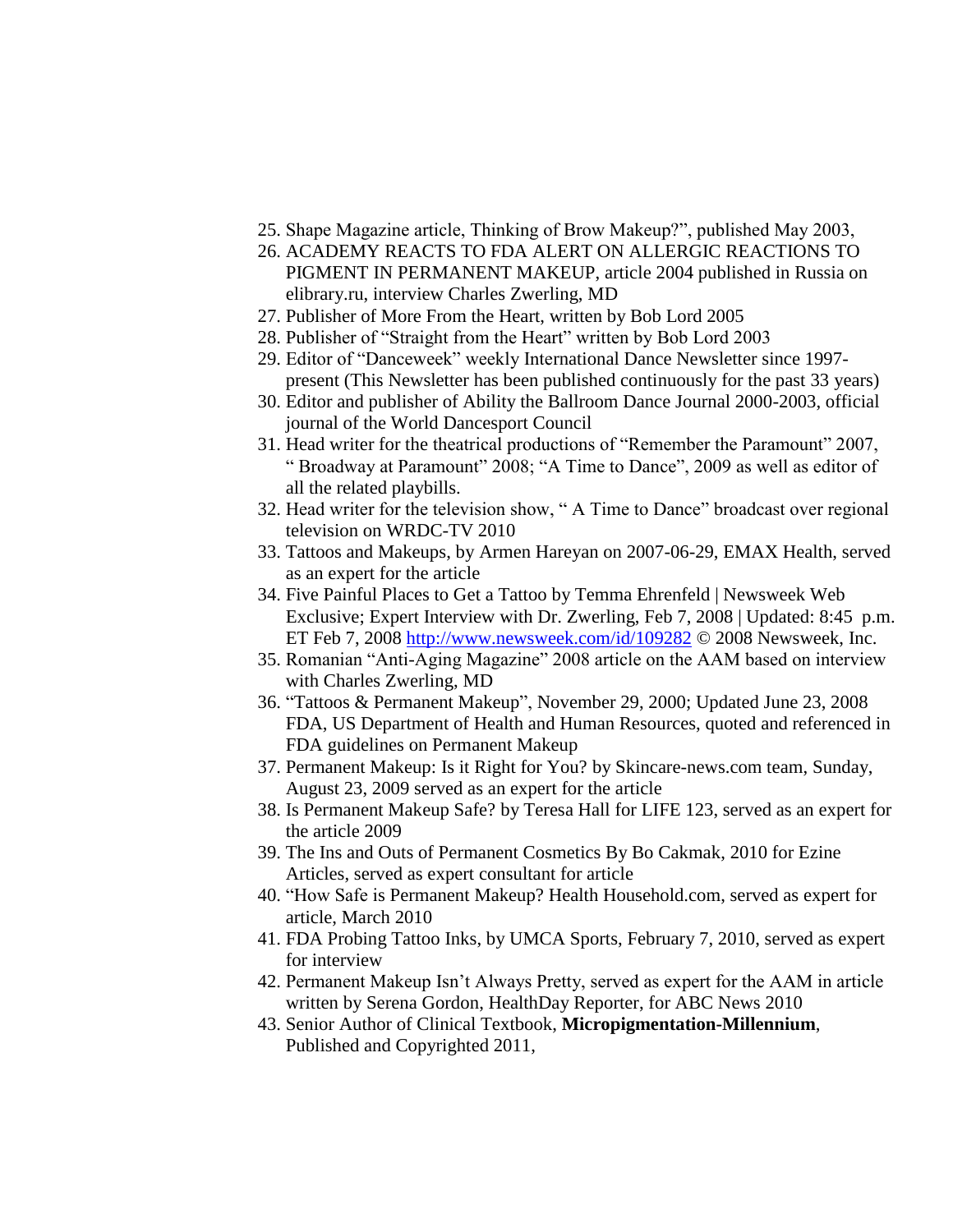#### **VIII. Lectures & Presentations:**

| 1984      | Guest Speaker at International College of Surgeons, Orlando, FL on                                                                      |
|-----------|-----------------------------------------------------------------------------------------------------------------------------------------|
| 1985      | Blepharopigmentation<br>Guest Speaker at Advanced Surgeons Symposium, Pittsburgh, PA on<br>Blepharopigmentation                         |
| 1986      | Guest Speaker at Michigan Ophthalmology Society on<br>Micropigmentation                                                                 |
| 1987      | Chairman of C02 Laser Symposium, Wayne Memorial Hospital, Inc.                                                                          |
| 1988      | Guest Speaker at International College of Surgeons, New Orleans,<br>"Controversies in Ophthalmology".                                   |
| 1989      | Guest Speaker at International College of Surgeons, San Francisco,<br>CA on Controversies in Ophthalmology                              |
| 1990      | Guest Speaker and Faculty Member, Allergan Medical Optics, Dallas,<br>TX May 18, 19 on Phacoemulsification single stitch system course. |
| 1990      | Co-Director, Allergan Medical Optics, Florence, Italy two day course<br>with surgery on phacoemulsification single stitch system course |
| 1993      | Key note speaker, American Council of Dermographic Research,<br>Orlando Florida November 1993                                           |
| 1994      | Guest speaker, Dermafest, American Council of Dermographic<br>Research                                                                  |
| 1995      | Key note Speaker for MCN Conference, Micropigmentation                                                                                  |
| 1996      | Guest speaker, Dermafest, American Institute of Color Technology                                                                        |
| 2000      | Featured speaker at EXPO 2000 for the American Academy of<br>Micropigmentation                                                          |
| 2001-2005 | Organizer and speaker at EXPO for the American Academy of<br>Micropigmentation                                                          |

### **IX. Professional Organizations and Fellowships:**

Fellow, American College of Surgeons Fellow, International College of Surgeons Fellow, American Academy of Ophthalmology Fellow, American College of Forensic Examiners Fellow, Royal College of Physicians and Surgeons, London, England Fellow, Pan-American College of Physicians and Surgeons Fellow, American Board of Forensic Medicine Fellow Lifetime, American Board of Disability Analysists Senior Disability Analyst and Diplomat & Fellow Founder/Chairman, American Academy of Micropigmentation Charter Member, American College of Eye Surgeons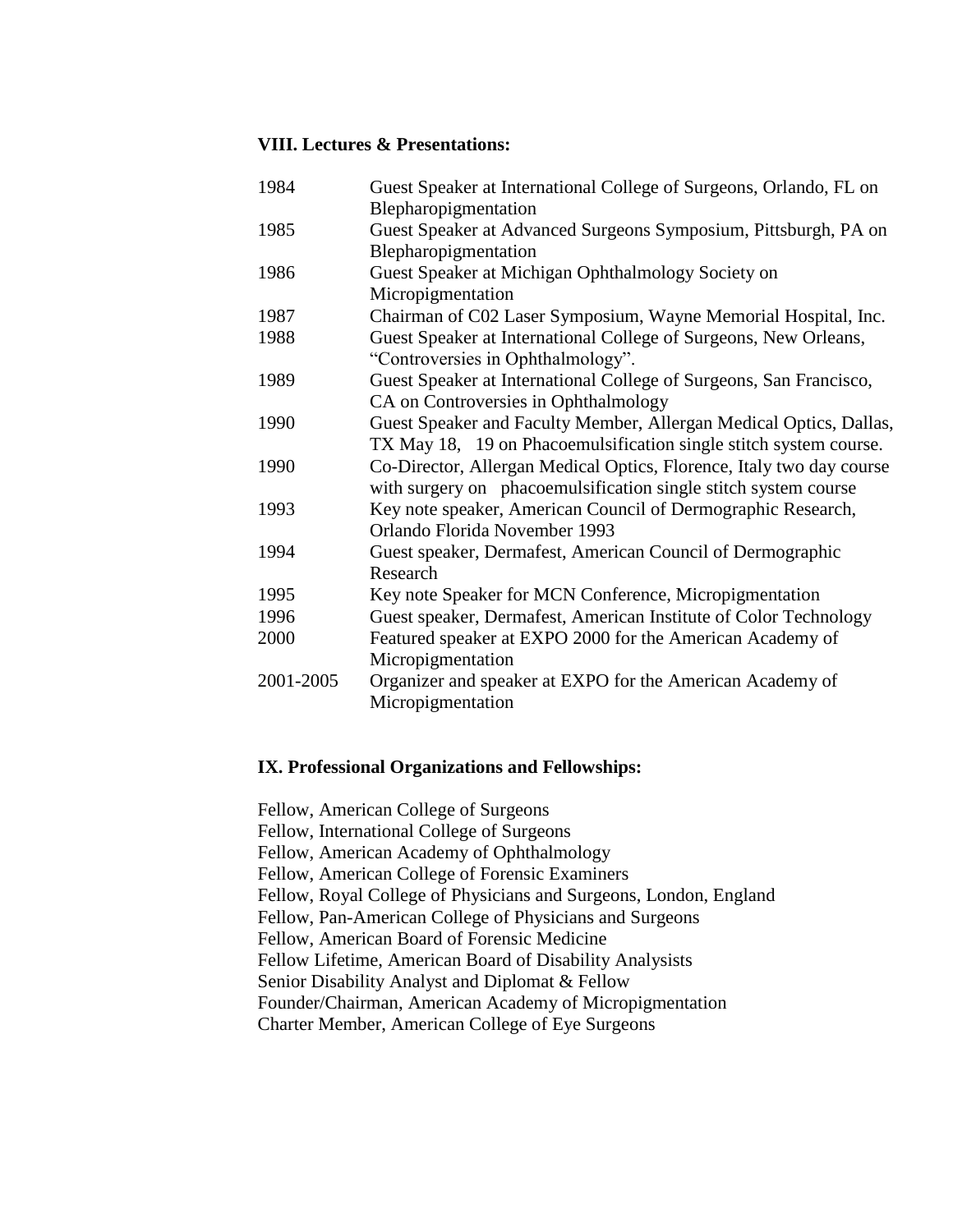#### **X. Professional Memberships & Associations:**

Member, International College of Surgeons Member, American College of Surgeons Member, American Academy of Ophthalmology Founder/Chairman, American Academy of Micropigmentation Member, American College of Forensic Examiners Member, American Board of Disability Analysts Member American Society of Ocular Trauma Member, Southern Medical Association Member, North Carolina State Medical Society Member, North Carolina Ophthalmology Society Member, Wayne County Medical Society Member, Outpatient Ophthalmic Surgical Society Co-Founder/Chairman, American Society of Micropigmentation Past President, Wayne County Chapter, American Diabetes Past President of the National Coalition of Esthetic Associations

#### **XI. Editorial Boards**

Editorial Advisory Board, Ophthalmology, Slack, Inc. 1986-1990 Pro Disability Review Board of North Carolina 1992-Present Allergan Glaucoma Advisory Board 2004-Present Alcon Glaucoma Advisory Board 2004-Present

#### **XII. Awards & Honors**

Alumni Award, Saint Paul's School 1967 Cum Laude Graduate, University of Bologna Medical School 1977 Chief Resident Award, Robert Packer Hospital 1981 Physician's Recognition Award for CME 1984-1998 Lifetime Achievement Award American Council of Demographic Research 1993 Contribution to Micropigmentation Industry 1994 Mei-Cha Corporation Certificate of Appreciation for outstanding and dedicated service Goldsboro Lion's Club 2000-2003 Award of Excellence, Scientific Exhibit on Medical Complications in Micropigmentation 2001 Certificate of Appreciation, EyeCare America, Volunteer Consumer Research Council America Top Ophthalmologist 2004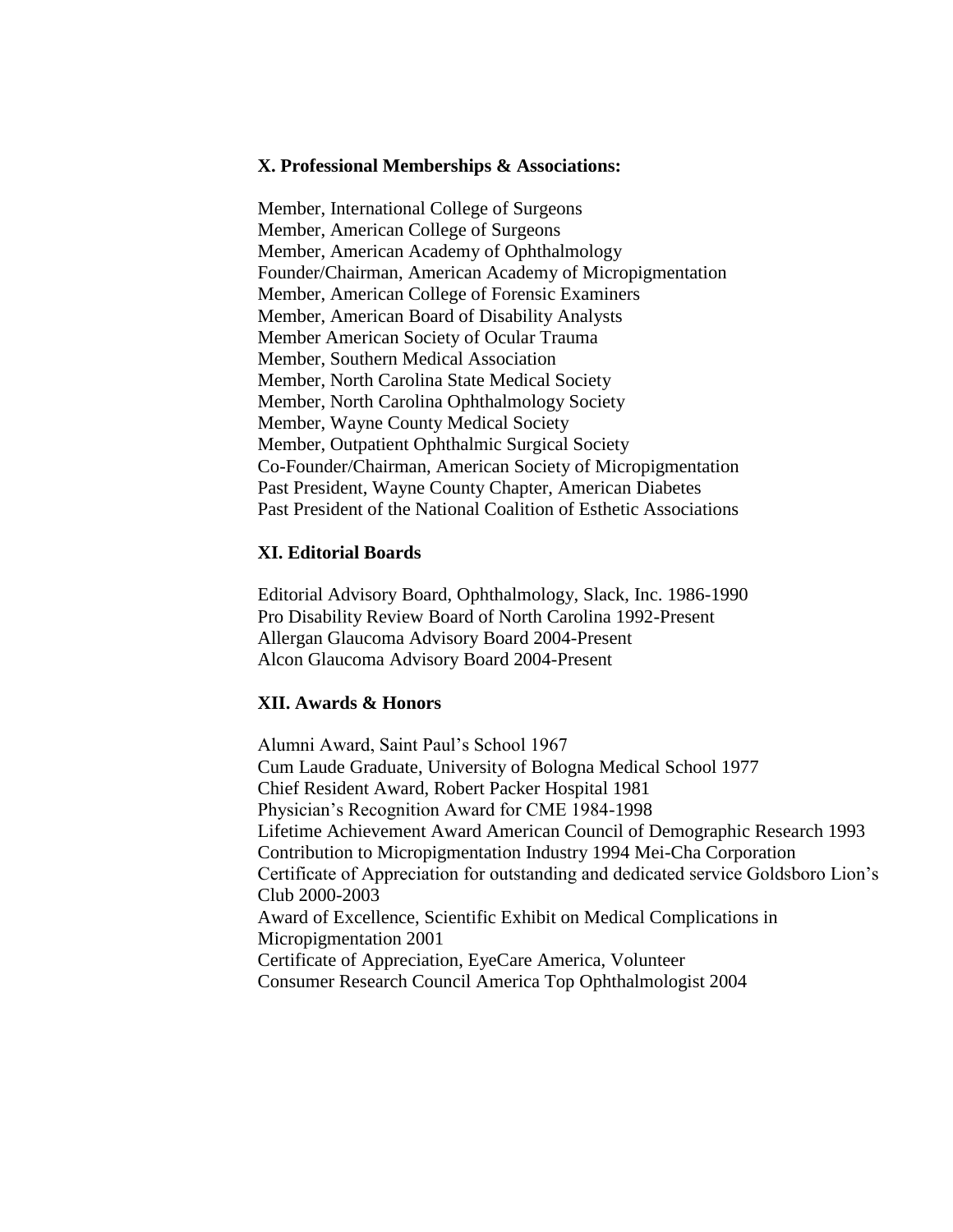## **XIII. Teaching and Consultative Positions:**

- Associate Clinical Professor of Ophthalmology, University of North Carolina School of Medicine, Chapel Hill 1994-2000
- Assistant Clinical Professor of Ophthalmology, University of North Carolina School of Medicine, Chapel Hill 1986-1994
- Chief Course Director for Board Certification Review for the American Academy of Micropigmentation
- Regional Consultant for North Carolina PRO
- Consultant Staff, Dorothea Dix 1996-PRESENT
- Consultant Staff, Cherry Hospital 2001-PRESENT
- Consultant Staff, O'Berry Center 2009-PRESENT
- Pro Disability Review Board of North Carolina
- Disability Review for Veteran's Administration
- Disability Consultant for QTC United States Armed Forces
- Glaucoma Consultant & Specialist for Alcon, Inc.
- Glaucoma Consultant & Specialist for Allergan, Inc
- Member Credentials Committee for the North Carolina State Medical Board
- Associate Clinical Director of Clinical Externship, Pennsylvania College of Optometry
- Goldsboro Eye Clinic, Qualified Teaching Facility Pennsylvania College of Optometry
- Goldsboro Eye Clinic, Qualified Teaching Establishment North Carolina State Board of Opticians
- Qualified NC Licensed Trainer, North Carolina State Board of Opticians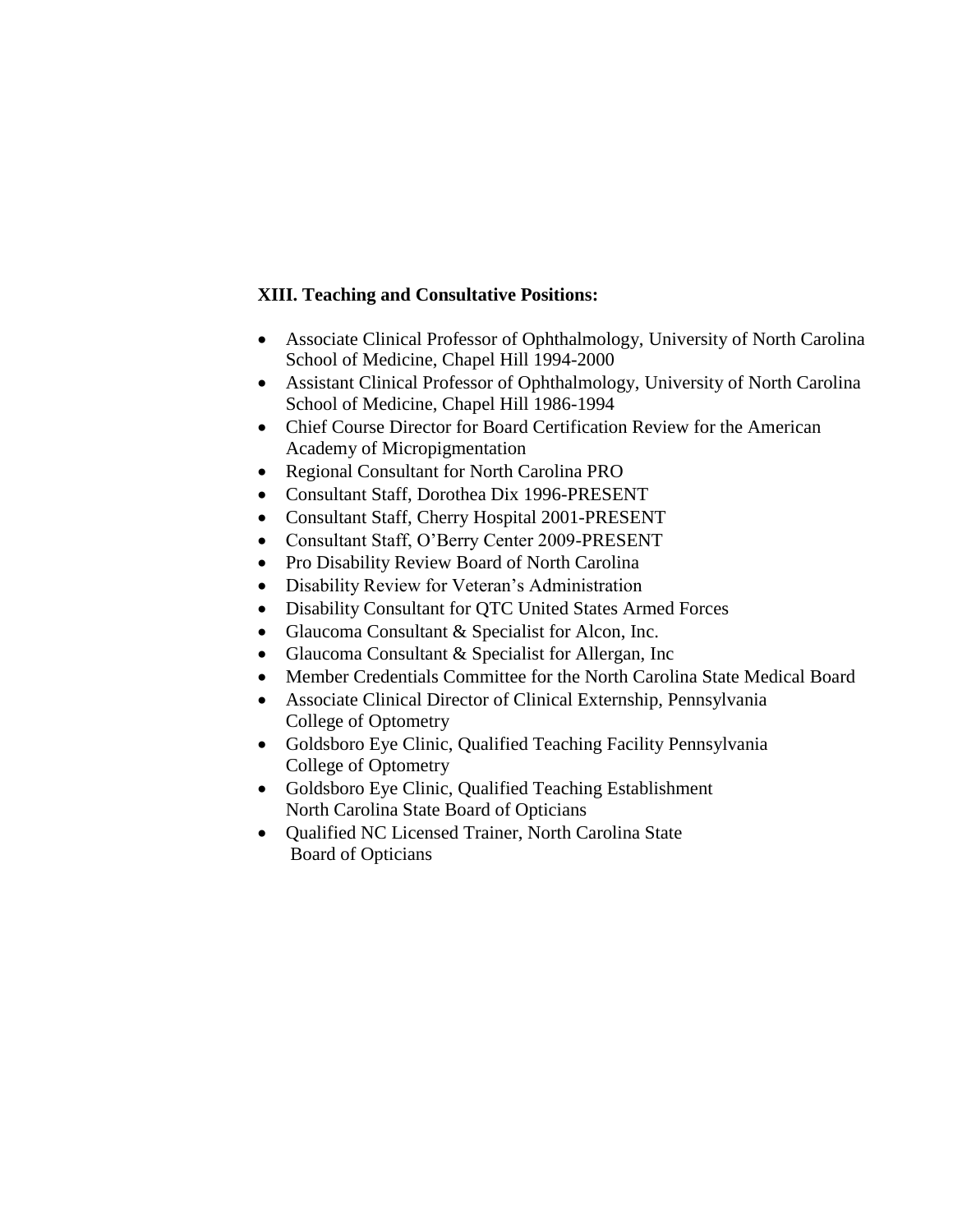## **XIV. Research & Investigation**

- FDA Investigator for Yag Lasers with American Medical Optical Corporation, 1984-1986
- FDA Investigator for the use of pediatric implants in cataract surgery with Allergan medical optical corporation, 1985-1986
- Consultant and East Coast Course Director of Natural Eyes
- Clinical researcher on glare studies, small incision implants, and phacoemulsification, Allergan Medical Corporation
- Complication of Permanent Makeup Pigments, Center for Disease Control

## **XV. Special Skills & Interests:**

- Member, Triangle Fox Hunt Club, English and Western Riding Skills
- Certified scuba diver, open water PADI certification
- OUPV License, United States Coast Guard April 2009
- USCG Master Captain's License issued July 2009
- United States Coast Guard Auxiliary Member 2011
- Founder/owner, Thirsty Fish Marina, salter Path, NC
- Member, Commercial Pilot's Association, with full licensure (instrument rating, commercial, multiengine, and flight instructor)
- Black belt instructor 2 degree Dan for Japan Karate Association
- Former Member of the Italian National Karate Team
- Languages: Italian and English
- Varsity College Athlete (All Ivy) with awards in soccer, track, and field
- Nationally ranked Amateur competitive Ballroom Dancer
- Former United States Amateur Senior Latin Champion
- Co-founder and owner and owner, Top Hat Ballroom Dance Studio of Goldsboro
- Pro/Am Teacher of the NDCA, member number 3769
- Founder and Chairman of the Board, the Heritage Dance Foundation, Inc.
- Member of Board of Governors of the National Dance Council of America
- Licentiate Teacher of Dance, North American Dance Teachers Association
- Producer, Remember the Paramount 2007 & Broadway at Paramount 2008
- Producer, A Time to Dance, regional television show  $2010 \& 2011$
- Producer, Dancing Stars of Wayne County
- Honorary Chairman on NRCC Business Advisory Council

## **XVI. Professional Goals:**

Ideally, to combine clinical practice with research in order, ultimately, to apply these techniques to both the surgical and medical aspects of ophthalmology.

## **Last Updated 4/2011**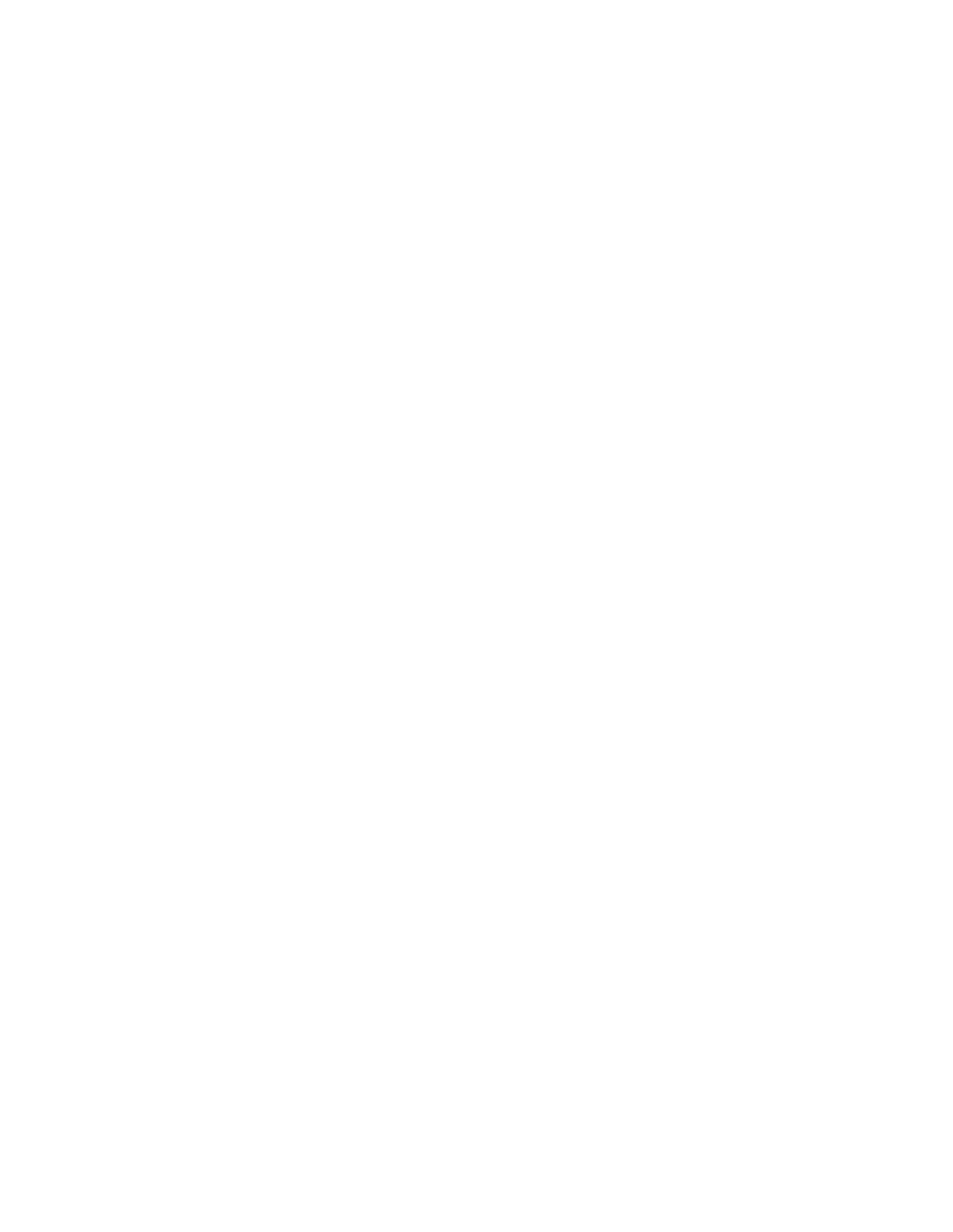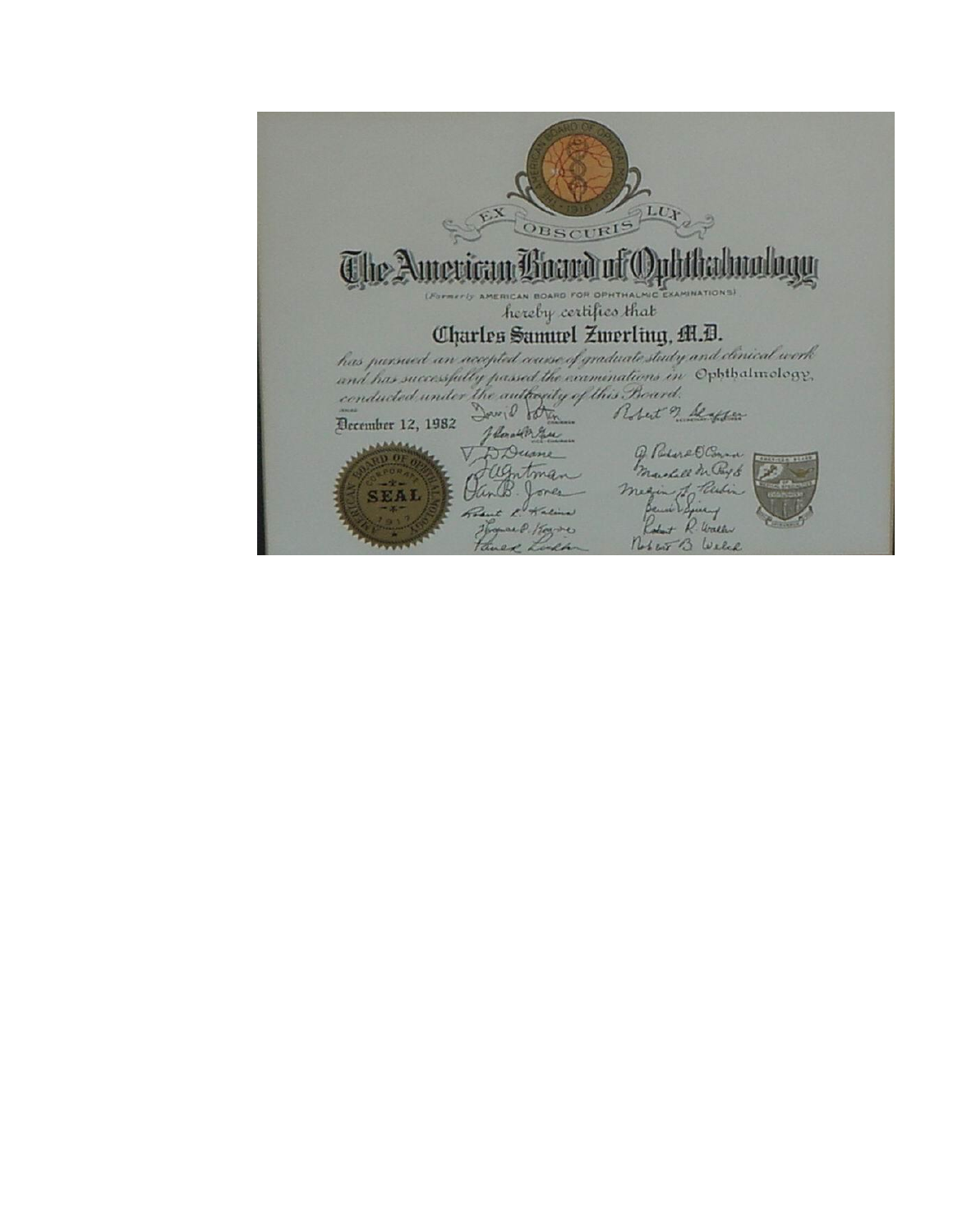MARK MARK NORTH  $\epsilon_{\rm eff}$ OF 中国中国家中国家中国中国家中国家 8/11820 TO THE PEOPLE OF THE STATE OF NORTH CAROLINA Charles Samuel Zwerling Whereas The Board of Hedical Chaminers **AGAR SIG** For admission to practice as a CIZANY TIGIANY > within the State aforesaid We, do Contify that he has produced to as sufficient testimonials of his upright character and upon examination lifere us is found to possess a competent knowledge of the SCIENCE OF MEDICINE uts of the said State. the hom to our Survey to practice the same within the munder can hands and souls at Charlotte, NC this 7th 2008000 day of March 19 1981  $24960$ artagler dope I deepsto